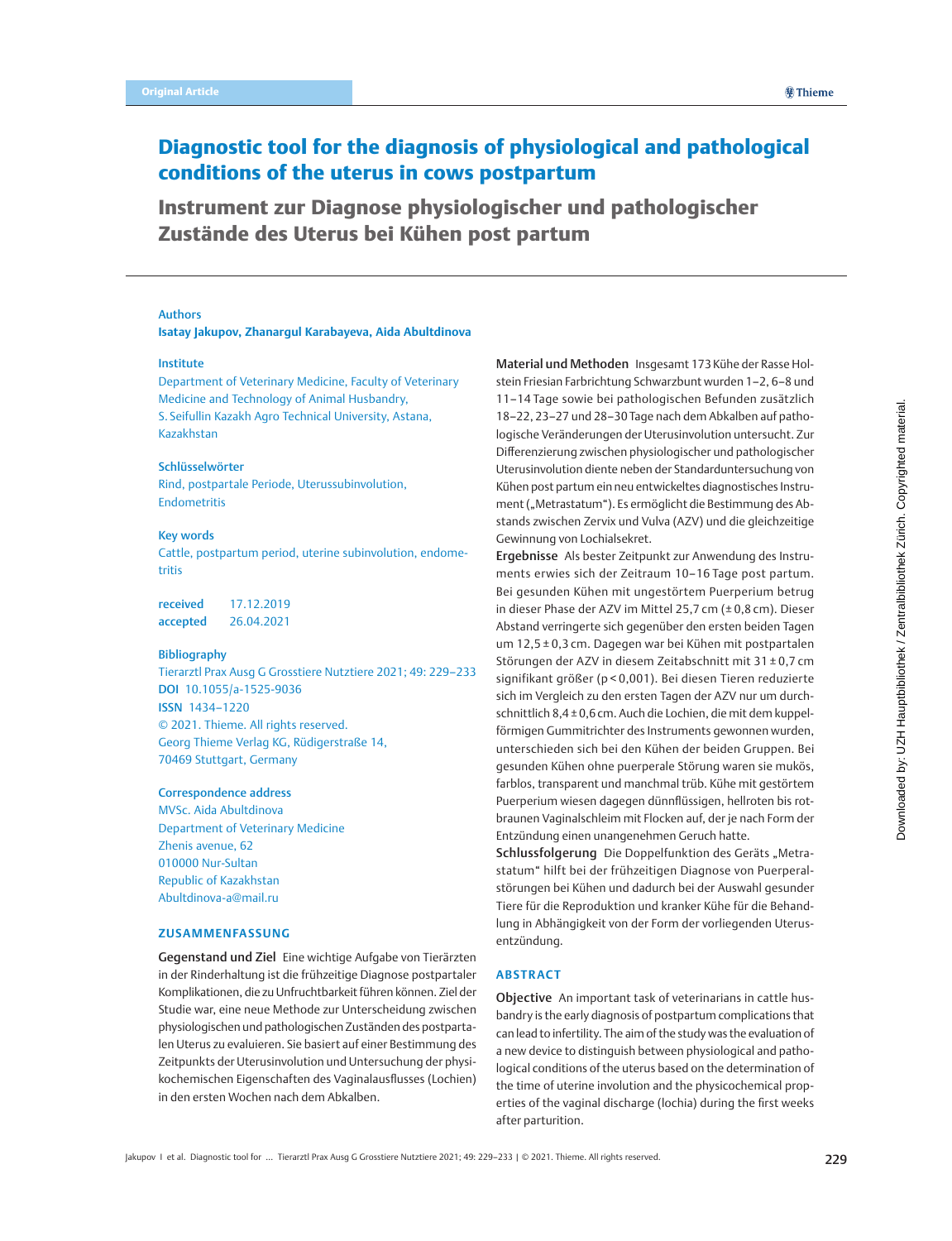Material and methods A total of 173 black-and-white Holstein-Friesian dairy cows were examined for any pathological alteration of the uterine involution on days 1–2, 6–8, 11–14 postpartum and, in case of pathological findings, additionally on days 18–22, 23–27 and 28–30 after parturition. In addition to the standard examination a newly developed hand-held instrument ("Metrastatum") was used to differentiate between physiological and pathological uterine involution. It allows determination of the distance between the cervix and vulva (DCV) and simultaneous collection of lochial secretions.

Results The best time to use the new instrument was 10– 16 days postpartum. In healthy cows without disturbed puerperium, the average DCV was 25.7 cm  $(\pm 0.8 \text{ cm})$  in this phase. This distance decreased by 12.5 ± 0.3 cmcompared to the first

days. In contrast, in cows with postpartum problems, the DCV was significantly greater at  $(31\pm0.7 \text{ cm})$  (p < 0.001). In these animals, the AGV was reduced only by an average of  $8.4 \pm 0.6$  cm when compared to the first days. The mucus obtained with the dome-shaped rubber funnel of the instrument also differed in the cows of the 2 groups. In healthy cows without puerperal problems, the lochia were thick, colorless, transparent and sometimes cloudy. In case of puerperal disorders, the discharge was thin, light red to reddish brown, contained flakes and had a nasty odor depending on the form of the inflammation.

Conclusion The dual function of device helps to early diagnose puerperal disorders in cows and to select healthy animals for reproduction and sick cows for treatment depending on the form of uterine inflammation.

# Introduction

Postpartum pathologies in cattle are one of the main causes of decreased reproductive function [1]. These include uterine subinvolution, postpartum endometritis, metritis, and subclinical endometritis [2][3]. The prevalence of these pathologies varies and depends on many factors [2][4][5][6]. In the study of Potter et al. [7] the incidence of cattle with endometritis was up to 27%. LeBlanc [8] determined that 15–20% of cattle are affected by clinical endometritis within 4–6weeks after parturition; another 30–35% have subclinical endometritis from 4 to 9 weeks after parturition. Economic losses from these diseases are associated with a decrease in fertility and a decrease in milk yield [9][10].

The traditional clinical approach to the diagnosis of postpartum pathologies is based on an examination of the reproductive organs of animals, most often by vaginal and rectal methods [3] [11]. If purulent discharge from the uterus into the vagina is found during the examination, the endometritis type can be determined by the nature, odor and color of the discharge [8][9][12]. Vaginoscopy can be applied to determine the condition of the cervix and the presence of exudate. However, this method is not widely used on farms [3]. Manual examination can be used to obtain mucus discharging from the cervix for analysis [13]. This technique is cheap and rapid, and also allows to determine the odor of vaginal contents [8]. The device "Metricheck™" (Simcro, New Zealand) is an alternative method for collecting vaginal mucus with a gloved hand or vaginoscopy. The use of "Metricheck™" proved to be 10.7% more effective in the diagnosis of endometritis compaired to the use of a vaginal speculum or the gloved hand in the study of Pleticha et al. [14] and 17% more effective than using a vaginal speculum in the study of McDougall et al. [15].

Laboratory methods comprise bacteriological, cytological, and histological examinations, but most often require a lot of time and are difficult to implement in the field [10][16][17]. None of these methods is widely used in production conditions, therefore, the diagnosis of uterine diseases, as a rule, depends entirely on clinical examination [13]. The use of sonography allows to more objectively assess the diameter of the uterine horns, cervix and to determine the presence of fluid in the uterine cavity [10]. With the help of a sonographic examination the period of uterine involution can be traced. For example, Okano and Tomizuka [18] determined the uterine involution to be completed 40 days after parturition.

In general, the diagnosis of the uterus is carried out by a comprehensive examination, including clinical, laboratory, and biophysical methods. Each of the methods used has its own advantages and disadvantages: costs, inconvenience to use, lack of effectiveness, etc. Therefore, we set ourselves the task of developing a device that could be used to obtain several signs of the state of the genital organs in the postpartum period. On the one hand, it should be possible to measure the degree of uterine involution in order to assess its progress as a function of the days after birth, and on the other hand, it should allow sampling of vaginal secretions (lochia, mucus) for physicochemical examination.

# Material and methods

The research was carried out at S. Seifullin Kazakh Agro Technical University JSC, in the scientific laboratory of veterinary medicine in agricultural units of Akmola region (Kazakhstan). All activities involving animals were carried out in accordance with the "Law on Responsible Animal Handling" of the Inter-Parliamentary Assembly of the Member States of the Commonwealth of Independent States (March 27, 2017 No. 46-15).

## Cows and performed examinations

The study population comprised 173 black-and-white Holstein-Friesian dairy cattle in the postpartum period. Based on the results of gynecological examinations, the animals were divided in 2 groups: healthy cows with a normal postpartal period and cows with puerperium disorders for control in the following days. All animals were examined 1–2 days after parturition, then again on days 6–8 and 11–14. In case of a healthy uterus the examination was terminated (n = 41). In the case of pathologies, examinations were continued at 18–22; 23–27; 28–30 days (n = 132).

Gynecological examination was carried out according to generally accepted methods. During an external examination, attention was paid to the presence and nature of discharge from the vulva and contamination at the root of the tail. Internal examination included vaginoscopy and rectal palpation. Vaginoscopy was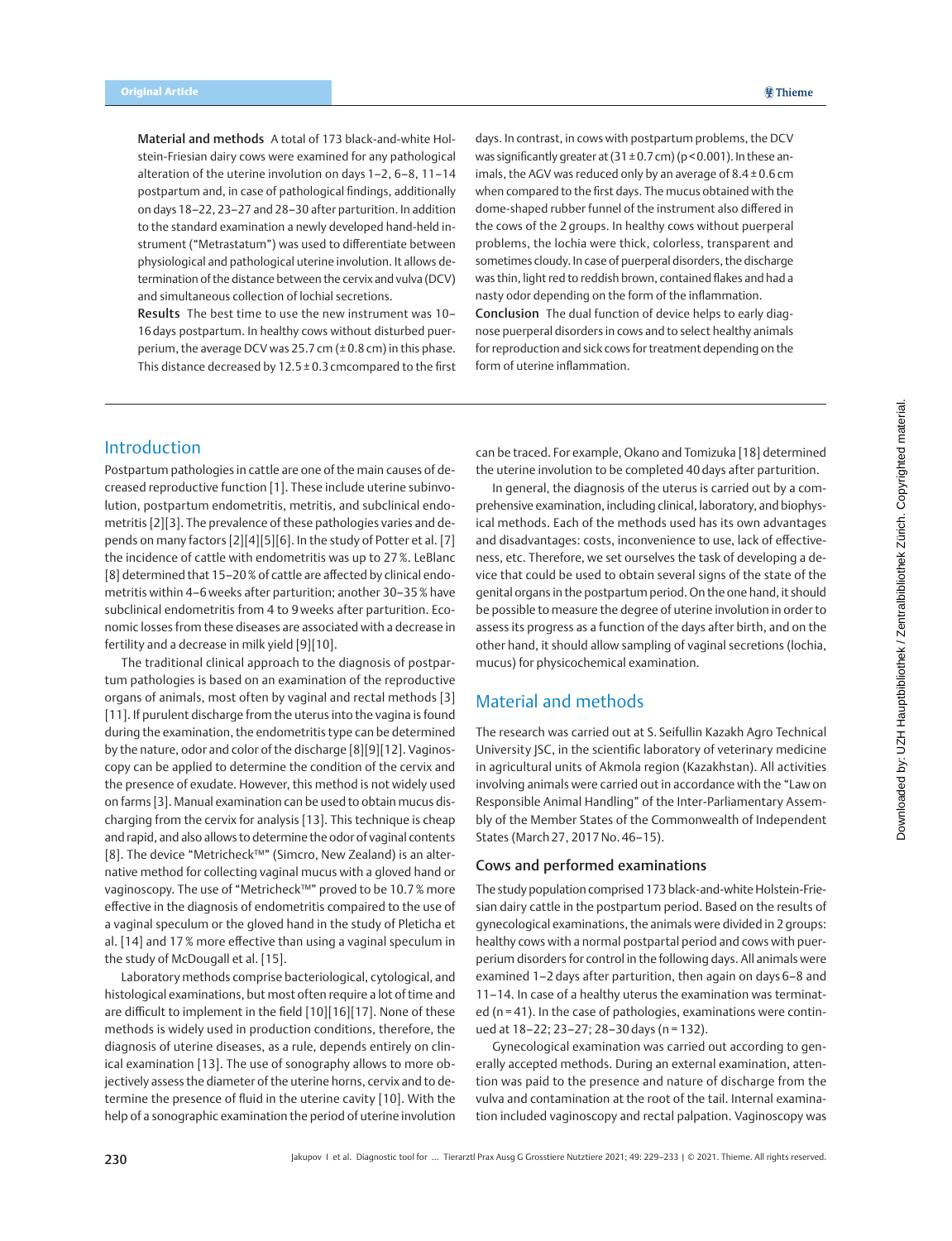

▶**Fig. 1** "Metrastatum" device for determining normal and pathological conditions of the uterus in cows postpartum. **a** Depiction of the complete device. **b** Magnification of the two-color graduated scale. Source: © I. Jakupov.

▶**Abb. 1** Instrument "Metrastatum" zur Differenzierung zwischen physiologischen und pathologischen Zuständen des Uterus von Kühen post partum. **a** Ansicht des gesamten Geräts. **b** Vergrößerte Darstellung der zweifarbigen Skala. Quelle: © I. Jakupov.

performed using a vaginal speculum to determine the condition of the cervix and the presence of secretions in the vagina. With rectal diagnosis, topography, uterus involution and consistency of the uterus were determined.

### Application of the new instrument

The newly developed hand instrument "Metrastatum" is used as part of the standard gynecological examination for the diagnosis of pathological changes of the uterus in the postpartum period. "Metrastatum" (▶**Fig.1**) is a stainless steel rod that contains a two-color graduated scale with 2zones for measurement of the distance from the cervix to the external genitalia (vulva): The green zone at its tip has a length of 26cm, the adjacent red zone covers the range of 26 to 45 cm. The tip of the rod carries a dome-shaped rubber funnel which allows the collection of vaginal secretions. At its other end there is a handle with a hole for a rope for fixing the instrument.

Before using the instrument on each animal, it was cleaned and disinfected with a cloth and disinfectant solution (the examination of larger herds therefore requires a corresponding number of devices). Following fixation of the animal to ensure safety and access the perineum was thoroughly cleaned to avoid feces entering the vagina. The "Metrastatum" was inserted into the vagina without strong pressure, and the depth of immersion, i. e. the distance from the cervix to the vulva in centimeters, was measured. Following removal of the device the mucus in the rubber tip was collected and analyzed determining color, texture, odor, presence of blood and blood pigments [9].

# Statistical analysis

For statistical analysis the group comparison with the covariate time, a one-way analysis of covariance was conducted using the statistical software package BMDP, particularly the program BMD-P1V (BMDP Statistical Software; University of California, LA, USA). A p value < 0.05 was considered statistically significant.

# Results

In healthy cows an average distance between cervix and vulva (DCV) of  $38.2 \pm 1.1$  cm was measured 1-2 days after parturition. The DCV was  $32.1 \pm 0.6$  cm on days 6-8 combined with a reddish-brown, light brown, thick, odorless discharge. On days 10–16 the well contracted uterus was located in the pelvic cavity with a DCV of  $25.7 \pm 0.8$  cm and a clear mucous discharge. From days 18–30 the DCV ranged between 24.4 ± 1.2 and 23.8 ± 0.4 cm. In cows with pathological conditions the DCV 1–2 days after parturition was  $39.4 \pm 1.3$  cm. The uterine contraction (involution) was delayed. On days 6–8 the uterus was located in the abdominal cavity with a DCV of  $35.3 \pm 0.9$  cm. Red-brown or dark red, bloody lochia of liquid consistency could be observed. On days 10–16 a DCV of  $31 \pm 0.7$  cm was measured and the discharge was reddish with a liquid consistency. Data for both groups are summarized in ▶**Table 1**. When comparing the obtained values at 1–2 days and 10–16days after parturition in both groups, the mean DCV of cows with a normal puerperium had decreased by 12.5 cm due to the uterine contraction but only by 8.4 cm in cows with a disturbed

▶**Table 2** displays the use of the device for the diagnosis of the normal and pathological condition of the uterus in 173 cows according to the topography of the uterus and physicochemical properties of the discharge. Based on the data obtained we developed the following diagnostic criteria:

- Normal condition: On days 10–16 postpartum the depth of immersion of the device extends to the green zone with a length of up to 26 cm. The mucus is thick, colorless, transparent, and sometimes cloudy.
- Pathological condition: On days 10-16 postpartum the depth of immersion of the device reaches the red zone with a length of 27 to 45 cm. The secretions change in color, texture, and odor depending on the nature of the uterine inflammation.
- Uterine subinvolution: On days 3–15 there is bloody discharge in a color from red-brown to light red. On days 22–30 the color of the discharge becomes light brown to grey.
- Metritis forms are diagnosed at 6-8 days postpartum. The immersion depth of the device is 27–45 cm, which indicates a delay in uterine involution and the location of the uterus in the abdominal cavity.

# **Discussion**

puerperal phase.

The aim of the study was to test the effectiveness of the instrument "Metrastatum" to diagnose normal and pathological conditions of the uterus based on the degree of uterine contraction according to the depth of immersion of the device and the nature of the discharge being collected with the instrument. In healthy animals the immersion depth remained in the green zone (up to 26cm) and the mucus was thick, colorless, and transparent. In cases with pathologies, the immersion depth extended into the red zone (≥27 cm) and the discharge was red-brown to light red, bloody and liquid.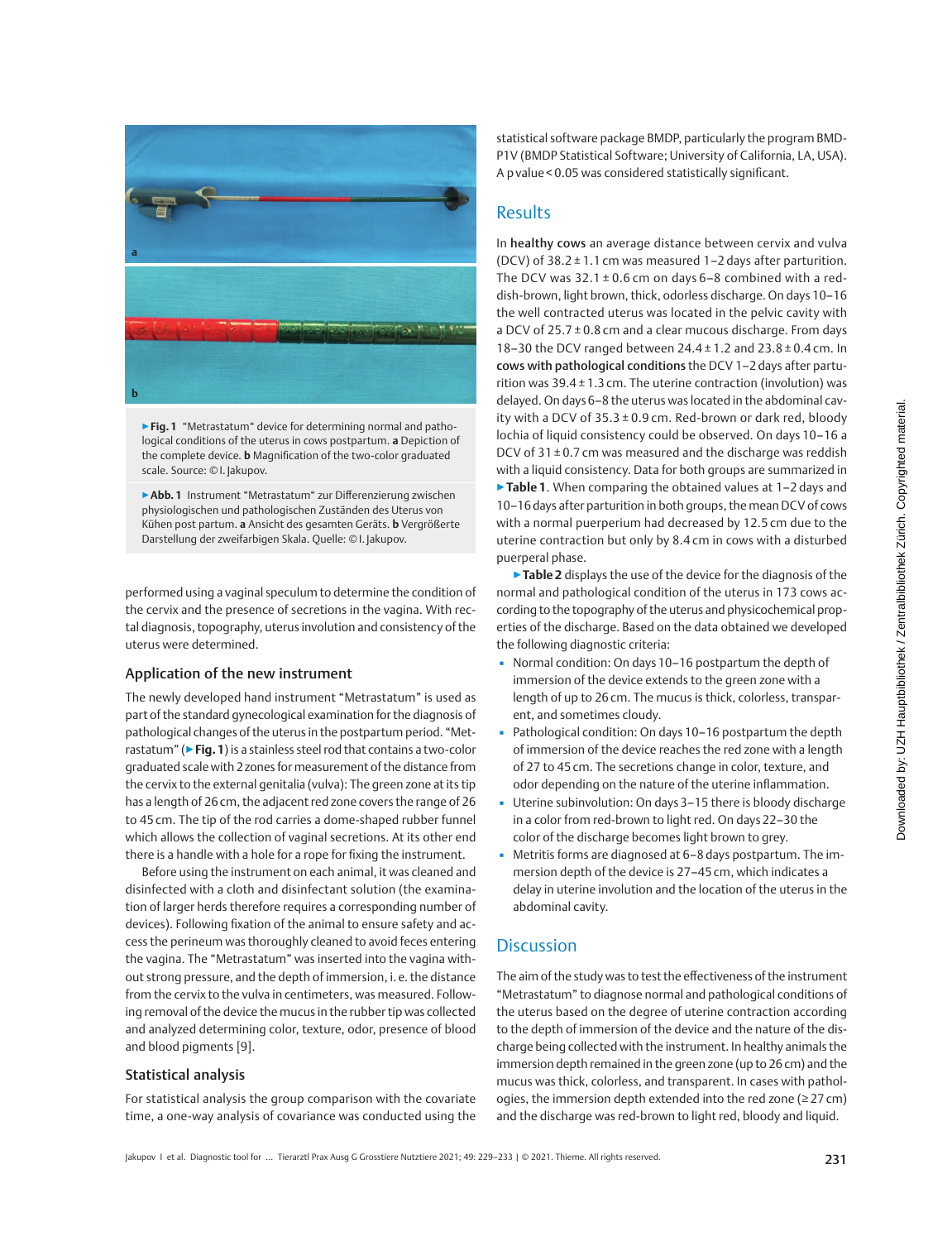▶ Table 1 Distance between cervix and vulva (cm) in the postpartum period in healthy cows (n = 41) and in cows with an impaired puerperium (n = 132). Values are indicated as mean and standard deviation.

**▶ Tab. 1** Abstand zwischen Zervix und Vulva bei gesunden Kühen (n = 41) mit und bei Kühen mit gestörtem Puerperium (n = 132). Angabe als Mittelwert mit Standardabweichung.

| <b>Groups</b>         | Days postpartum |                |                |                |                |                |  |
|-----------------------|-----------------|----------------|----------------|----------------|----------------|----------------|--|
|                       | $1-2$ days      | 6-8 days       | $10-16$ days   | 18-22 days     | 23-27 days     | 28-30 days     |  |
| Healthy cows          | $38.2 \pm 1.1$  | $32.1 \pm 0.6$ | $25.7 \pm 0.8$ | $24.4 \pm 1.5$ | $23.5 \pm 1.2$ | $23.8 \pm 0.4$ |  |
| Cows with pathologies | $39.4 \pm 1.3$  | $35.3 \pm 0.9$ | $31.0 \pm 0.7$ | $30.1 \pm 2.5$ | $27 \pm 2.6$   | $25.2 \pm 0.4$ |  |

▶**Table 2** Parameters used for diagnosing the condition of the uterus in cows and the physicochemical properties of the discharge at days 10–16 postpartum.

▶**Tab. 2** Parameter zur Diagnose des Zustands des Uterus bei Rindern und der physikochemischen Eigenschaften der Lochien an den Tagen 10–16 post partum.

| <b>Parameter</b>                                  | <b>Normal</b>                          | Pathological                                                                                                              |
|---------------------------------------------------|----------------------------------------|---------------------------------------------------------------------------------------------------------------------------|
| Distance between<br>cervix and vulva              | $21 - 26$ cm                           | $27 - 45$ cm                                                                                                              |
| Physicochemical<br>properties of the<br>discharge | thick. colorless.<br>transparent mucus | liquid, bloody, red-brown<br>or dark red lochia with<br>endometritis according<br>to the characteristics of<br>secretions |
| Color of genital<br>mucosa                        | pink                                   | striped hyperemia, red                                                                                                    |

According to the results of our study the best time for diagnosis was 10–16 days postpartum. During this period the uterine involution led to a mean DCV of 12.5 cm in healthy cattle, while it was 8.4 cm (31 ± 0.7 cm) in cattle with pathologies. On days 10–16 the discharge was thick, colorless, transparent, and sometimes cloudy in healthy animals. With subinvolution of the uterus, the discharge was red-brown, light red, bloody, and liquid for about 3–15 days. With endometritis, depending on the form of inflammation, the timing of its manifestation, color, texture, odor, and the presence of impurities are determined. The use of the "Metrastatum" enabled the diagnosis 72.6 % of cows with pathologies 10–16 days after parturition.

The degree of uterine involution and the nature of the secretions allow us to determine healthy animals that will exhibit the first stages of the reproductive cycle. In cows with normal course of involution, the difference in distance of the DCV from 1–2 days to 6–8days postpartum was 6.1cm. From 6–8days to 10–16days the DCV decreased by 6.4cm. From day16, the involution speed slowed down resulting in a difference of 1.3 cm between 10–16 days and 18–22 days after parturition. Based on the data obtained, an intense uterine contraction was observed within the first 2 weeks after parturition. In addition we observed that by day30 uterine involution completed to almost the same extent both in healthy animals and cows with pathologies. This is due to the fact that from 8–10days after parturition sick animals were treated, which affected the involution rate.

Active contraction, release of the contents and mobilizing the body's natural defenses is needed to restore the uterus [3]. Longterm contractions of the uterus up to 7 days after parturition and the formation of folds in the cervix within 5–10 days were determined by Wehrend et al. [19]. Grunert and Arbeiter [11] described the following stages of the postpartum period: an early postpartum period of up to 10 days, a clinical postpartum period of up to 21 days, and a complete restoration of uterus at the microscopic level by day 42. The first 4 days of vasoconstriction and peristaltic contractions represent the strongest period of uterine involution. In the next 5 days, this happens much more slowly [11]. With the development of the economies of countries, the need for intensive reproduction in large industrial complexes increases. This leads to rise in load on cattle, and the time of uterine involution increases. The recovery and service period of cattle on commercial farms can vary depending on the breed, nutrition, conditions, milk yield, season and the presence of a nursing calf [15].

The present study showed that the degree of uterine involution after parturition and the development of pathologies are interdependent. The advantage of using the device "Metrastatum" for diagnosing normal and pathological conditions of the uterus in cattle is that in addition to measuring the DCV lochia remain on the rubber tip and its physicochemical properties are one of the main criteria for diagnosing pathologies. Odor and color of the vaginal mucus also reflect the number of bacteria in the uterus that cause endometritis [20][21][22]. Thus, the nature of the mucus can also determine the form of endometritis (▶**Table 3**). Compared with the well-known tool Metricheck™ described by some authors, our device performs a dual function by determining the rate of involution and the nature of the discharge, which describes the form of inflammation in dynamics. McDougall et al. [15] noted that the Metricheck™ has a high sensitivity and a lower specificity, which may be associated with limited use aimed only at detecting mucus.